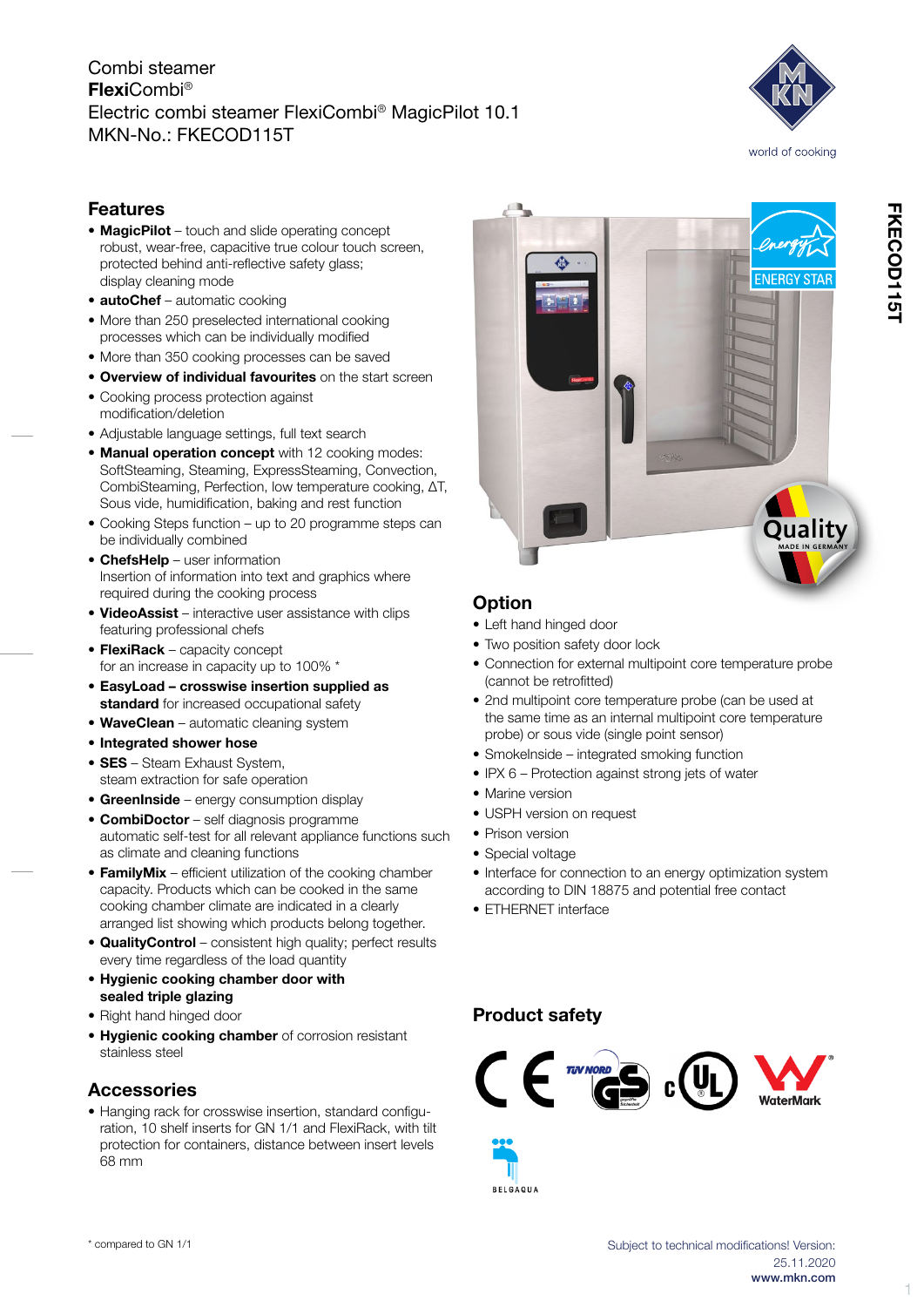# Combi steamer FlexiCombi® Electric combi steamer FlexiCombi® MagicPilot 10.1 MKN-No.: FKECOD115T







Please find detailed information at www.mkn.com/en/login

| <b>Appliance dimensions</b><br>(LxWxH) (mm)                        | 997 x 799 x 1060                          |
|--------------------------------------------------------------------|-------------------------------------------|
| Housing material                                                   | 1.4301                                    |
| Dimensions incl. packing<br>(LxWxH <sup>2</sup> )(mm)              | 1020 x 1220 x 1350                        |
| Net weight (kg)                                                    | 145                                       |
| Gross weight (kg)                                                  | 165                                       |
| max. load weight (kg)                                              | 90                                        |
|                                                                    |                                           |
| Installation instructions; safety clearance in mm                  |                                           |
| at the rear                                                        | 50                                        |
| left and right respectively                                        | 50                                        |
| recommended clearance for<br>service purposes                      | 500                                       |
| when the rack trolley is parked<br>on the left                     | 800                                       |
| Clearance to heat sources on<br>the left                           | 500                                       |
| Clearance to deep fat fryers on<br>the left and right respectively | at least the length of the<br>hand shower |

# General installation interfaces

#### Interfaces provided on site

- Electricity connection (EA/EZ)
- • Connection to cold water mains (KW/TWk)
- Soft water (EW/EWk)
- Waste water connection (A/A)
- Exhaust air (AL)

Subject to technical modifications! Version: 25.11.2020 www.mkn.com

² Standard packing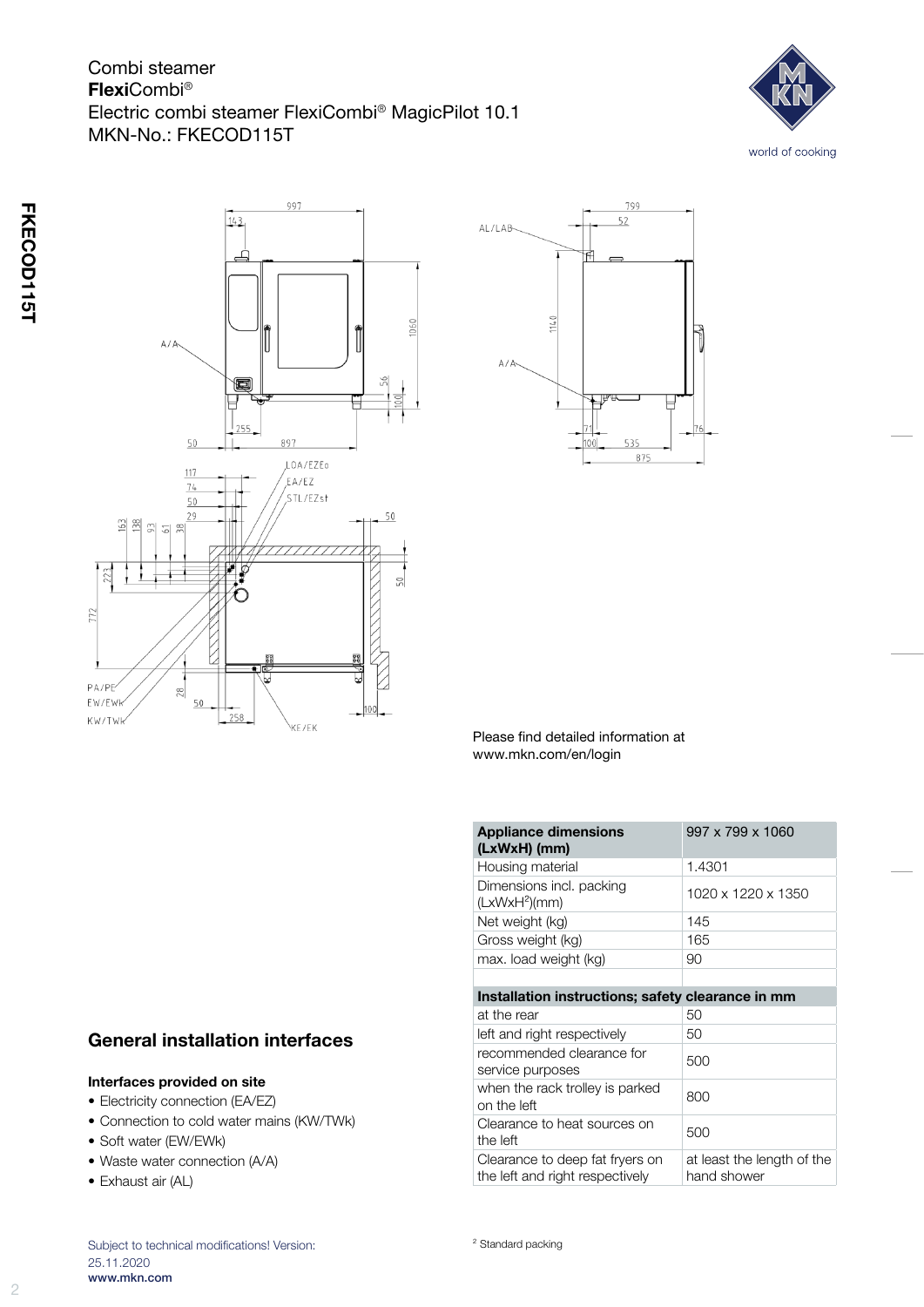# Combi steamer FlexiCombi® Electric combi steamer FlexiCombi® MagicPilot 10.1 MKN-No.: FKECOD115T



| <b>Capacity</b>                                    |                                            |
|----------------------------------------------------|--------------------------------------------|
| Shelf inserts                                      | 10                                         |
| GN 1/1 (530 x 325 x 65 mm)                         | 10                                         |
| Baking standard<br>$(600 \times 400 \times 85$ mm) | 8                                          |
| FlexiRack (530 x 570 x 65 mm)                      | $10 \approx 17 \times$ GN 1/1)             |
| Plates<br>(Ø 28 cm on FlexiRack grids)             | 40                                         |
| Plates<br>(Ø 32 cm – plate rack trolley)           | 40                                         |
| Meals per day                                      | 80 - 150 (GN 1/1);<br>80 - 200 (FlexiRack) |

| Electricity supply (380 V)          |                |
|-------------------------------------|----------------|
| Nominal power consumption (kW) 14.4 |                |
| Voltage (V)                         | 380 3 (N)PE AC |
| Fuse protection (A)                 | $3 \times 25$  |
| Frequency range (Hz)                | 50/60          |
| Electricity supply (400 V)          |                |
| Nominal power consumption (kW)      | 15.9           |
| Voltage (V)                         | 400 3 (N)PE AC |
| Fuse protection (A)                 | 3 x 25         |
| Frequency range (Hz)                | 50/60          |
| Electricity supply (415 V)          |                |
| Nominal power consumption (kW)      | 17.1           |
| Voltage (V)                         | 415 3 (N)PE AC |
| Fuse protection (A)                 | 3 x 25         |
| Frequency range (Hz)                | 50/60          |
| Electricity supply (440 V)          |                |
| Nominal power consumption (kW)      | 15.8           |
| Voltage (V)                         | 440 3 (N)PE AC |
| Fuse protection (A)                 | $3 \times 25$  |
| Frequency range (Hz)                | 50/60          |

| Drinking water cold (KW/TWk)                    |                     |
|-------------------------------------------------|---------------------|
| Water pressure (bar)                            | 2 - 6               |
| Connection size                                 | DN 20 (G 3/4" A)    |
| Quality mmol/l (°dH)                            | < 4 (22.2)          |
| Consumption cleaning (I)                        | 32                  |
|                                                 |                     |
| Soft water (EW/EWk)                             |                     |
| Water pressure (bar)                            | $2 - 6$             |
| Connection size                                 | DN 20 (G 34" A)     |
| Quality mmol/l (°dH)                            | < 0.9(5)            |
| Consumption steaming (I/h)                      | 18                  |
| Consumption combisteaming (I/h) 4               |                     |
| Consumption cleaning (I)                        | 3                   |
|                                                 |                     |
| Waste water (A/A)                               |                     |
| Volume flow max. (I/min.)                       | 10                  |
| Connection size                                 | DN 50               |
| Quality                                         | max, $80^{\circ}$ C |
|                                                 |                     |
| According to VDI 2052 with a connection voltage |                     |
| of 400 V.                                       |                     |
| Operated without steam condensate hood          |                     |
| Heat emission latent (W)                        | 2862                |
| Heat emission sensitive (W)                     | 1908                |
| Steam output (g/h)                              | 4214                |

Operated with FlexiCombi Air condensation hood

Heat emission latent (W) 859 Heat emission sensitive (W) 1908 Steam output (g/h) 1264

Noise level (db (A))  $< 70$ <br>Type of protection IPX5

Type of protection

| www.mkn.com                                  |            |
|----------------------------------------------|------------|
|                                              | 25.11.2020 |
| Subject to technical modifications! Version: |            |